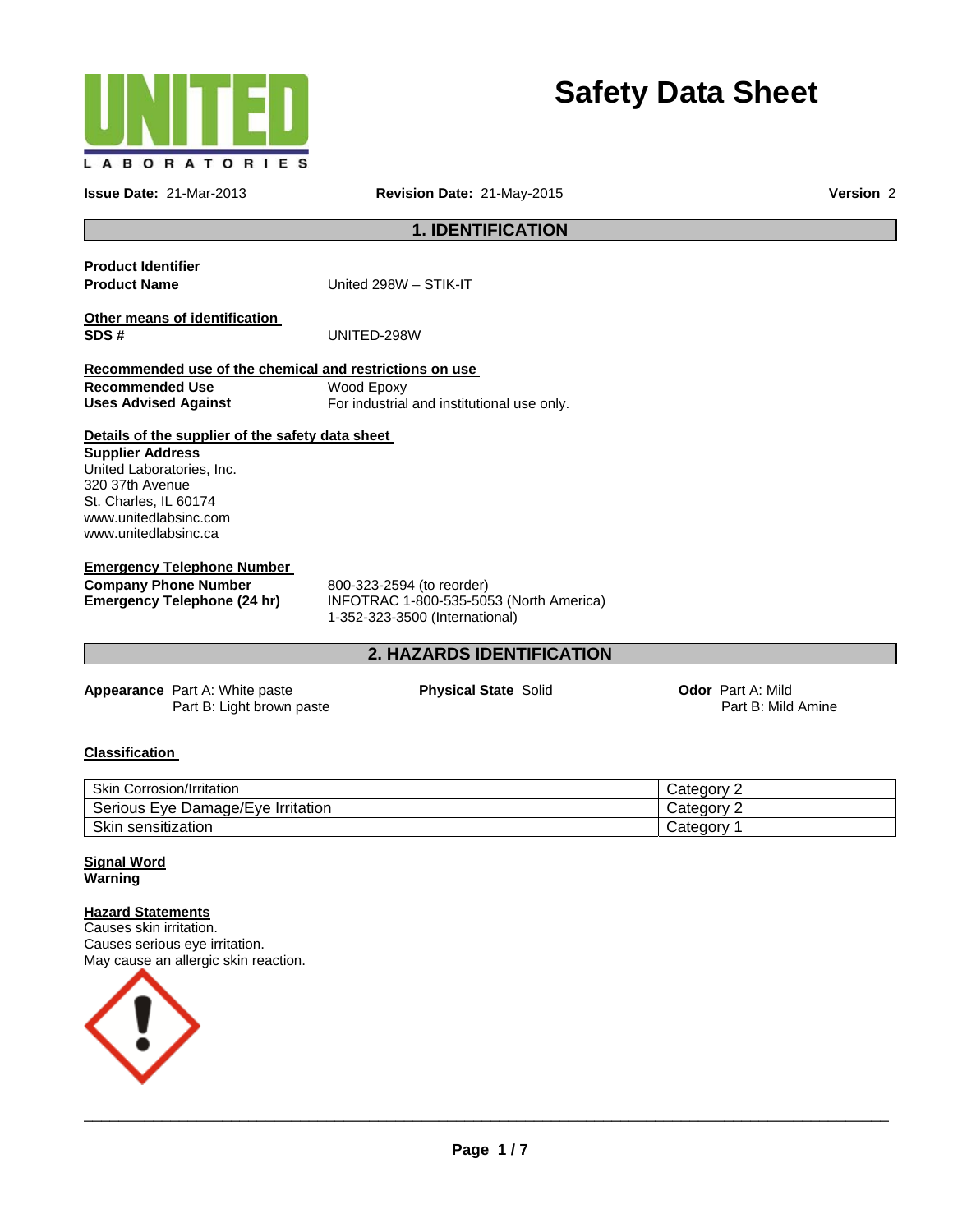### **Precautionary Statements - Prevention**

Wash face, hands and any exposed skin thoroughly after handling. Wear protective gloves/protective clothing/eye protection/face protection. Avoid breathing dust/fumes/gas/mist/vapors/spray.

### **Precautionary Statements - Response**

IF IN EYES: Rinse cautiously with water for several minutes. Remove contact lenses, if present and easy to do so. Continue rinsing. Immediately call a poison center or doctor/physician. IF ON SKIN: Wash with soap and water.

 $\Box$ 

#### **Other Hazards**

Harmful to aquatic life with long lasting effects.

# **3. COMPOSITION/INFORMATION ON INGREDIENTS**

| <b>Chemical Name</b>                 | <b>CAS No</b> | Weight-% |
|--------------------------------------|---------------|----------|
| Bisphenol A – Epiclorohydrin polymer | 25068-38-6    | 10-30    |
| 2.4.6-Tri(dimethylaminomethyl)phenol | $90 - 72 - 2$ |          |
| Crystalline silica                   | 14808-60-7    | 0.1-′    |

# **4. FIRST-AID MEASURES**

#### **First Aid Measures**

| <b>General Advice</b> | Provide this SDS to medical personnel for treatment.                                                                                                                                                                                                                                                                                                                                                                                                                                                                                                                                                                                                                                                                                                                                                                     |
|-----------------------|--------------------------------------------------------------------------------------------------------------------------------------------------------------------------------------------------------------------------------------------------------------------------------------------------------------------------------------------------------------------------------------------------------------------------------------------------------------------------------------------------------------------------------------------------------------------------------------------------------------------------------------------------------------------------------------------------------------------------------------------------------------------------------------------------------------------------|
| <b>Eye Contact</b>    | Immediately flush eyes with plenty of water, occasionally lifting the upper and lower eyelids.<br>Check for and remove any contact lenses. Continue to rinse for at least 10 minutes. Get<br>medical attention.                                                                                                                                                                                                                                                                                                                                                                                                                                                                                                                                                                                                          |
| <b>Skin Contact</b>   | Wash contaminated skin with soap and water. Remove contaminated clothing and shoes.<br>Continue to rinse for at least 10 minutes. Get medical attention. Wash clothing before<br>reuse. Clean shoes thoroughly before reuse.                                                                                                                                                                                                                                                                                                                                                                                                                                                                                                                                                                                             |
| <b>Inhalation</b>     | Remove victim to fresh air and keep at rest in a position comfortable for breathing. If not<br>breathing, if breathing is irregular or if respiratory arrest occurs, provide artificial respiration<br>or oxygen by trained personnel. It may be dangerous to the person providing aid to give<br>mouth-to-mouth resuscitation. Get medical attention if adverse health effects persist or are<br>severe. If unconscious, place in recovery position and get medical attention immediately.<br>Maintain an open airway. Loosen tight clothing such as a collar, tie, belt or waistband. In<br>case of inhalation of decomposition products in a fire, symptoms may be delayed. The<br>exposed person may need to be kept under medical surveillance for 48 hours.                                                        |
| Ingestion             | Wash out mouth with water. Remove denture if any. Remove victim to fresh air and keep at<br>rest in a position comfortable for breathing. If material has been swallowed and the exposed<br>person is conscious, give small quantities of water to drink. Stop if the exposed person feels<br>sick as vomiting may be dangerous. Do not induce vomiting unless directed to do so by<br>medical personnel. If vomiting occurs, the head should be kept low so that vomit does not<br>enter the lungs. Get medical attention if adverse health effects persist or are severe. Never<br>give anything by mouth to an unconscious person. If unconscious, place in a recovery<br>position and get medical attention immediately. Maintain an open airway. Loosen tight<br>clothing such as a collar, tie, belt or waistband. |

#### **Most important symptoms and effects**

**Symptoms** Causes skin irritation. May include redness, drying and cracking of skin. Causes eye irritation. Exposed individuals may experience eye tearing, redness and discomfort. Irritating to mouth, throat, and stomach.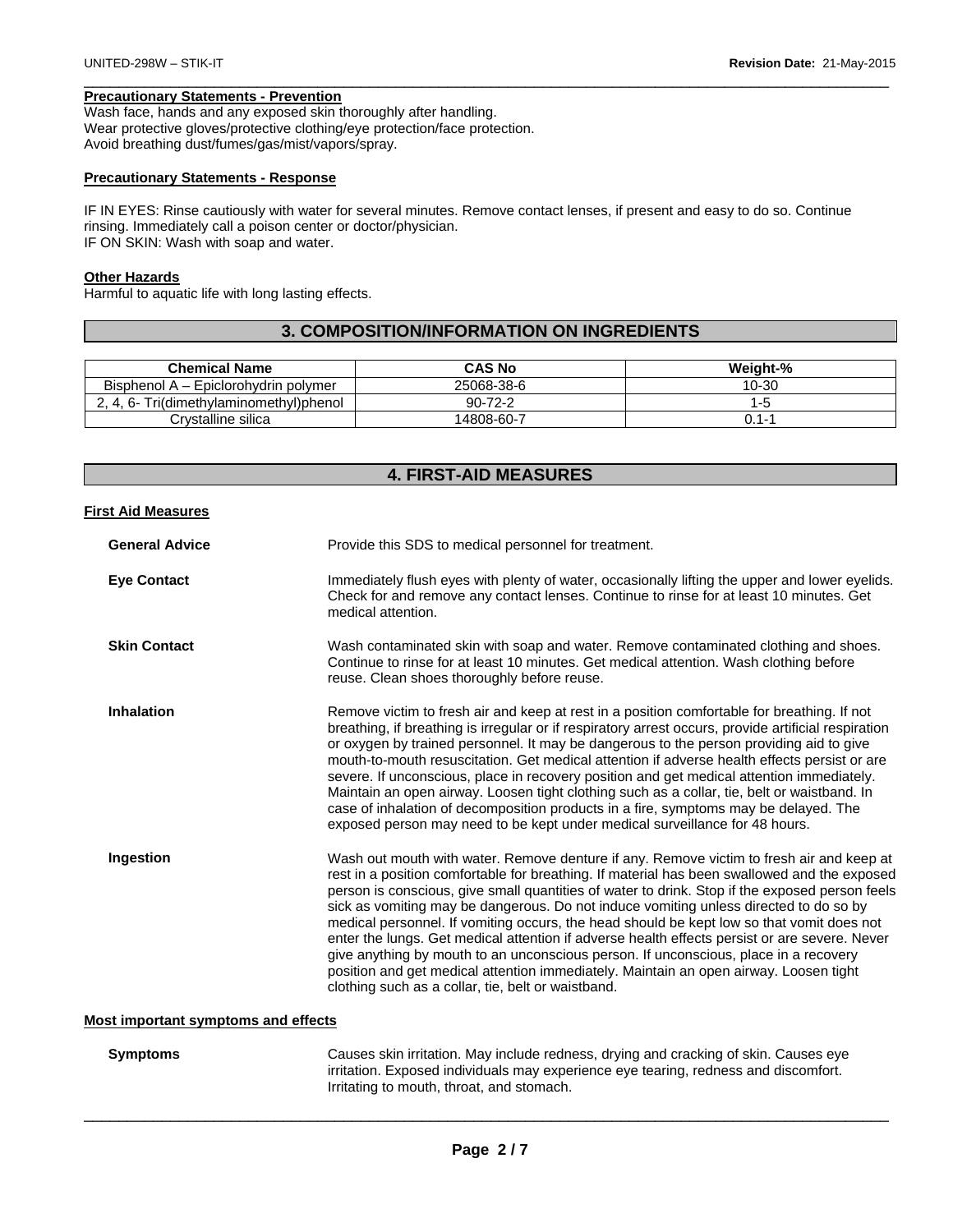#### **Indication of any immediate medical attention and special treatment needed**

**Notes to Physician** Treat symptomatically. Contact poison treatment specialist immediately if large quantities have been ingested or inhaled.

### **5. FIRE-FIGHTING MEASURES**

 $\Box$ 

#### **Suitable Extinguishing Media**

Use extinguishing measures that are appropriate to local circumstances and the surrounding environment.

#### **Unsuitable Extinguishing Media** None known.

#### **Specific Hazards Arising from the Chemical**

No specific fire or explosion hazard.

**Hazardous Combustion Products** Carbon oxides. Oxides of sulfur. Halogenated compounds. Metal oxide/oxides. Nitrogen oxides.

#### **Protective equipment and precautions for firefighters**

Fire-fighters should wear appropriate protective equipment and self-contained breathing apparatus (SCBA) with a full face-piece operated in positive pressure mode.

Promptly isolate the scene by removing all persons from the vicinity of the incident if there is a fire. No action shall be taken involving any personal risk or without suitable training.

# **6. ACCIDENTAL RELEASE MEASURES**

#### **Personal precautions, protective equipment and emergency procedures**

| <b>Personal Precautions</b>                          | Evacuate surrounding areas. Keep unnecessary and unprotected personnel from entering.<br>Do not touch or walk through spilled material. Provide adequate ventilation or wear<br>appropriate respirator. Put on appropriate personal protective equipment. |
|------------------------------------------------------|-----------------------------------------------------------------------------------------------------------------------------------------------------------------------------------------------------------------------------------------------------------|
| <b>Environmental Precautions</b>                     | Avoid dispersal of spilled material and runoff and contact with soil, waterways, drains and<br>sewers/. Inform the relevant authorities if the product has caused environmental pollution.                                                                |
| Methods and material for containment and cleaning up |                                                                                                                                                                                                                                                           |
| <b>Methods for Containment</b>                       | Prevent further leakage or spillage if safe to do so.                                                                                                                                                                                                     |
| <b>Methods for Clean-Up</b>                          | Keep in suitable, closed containers for disposal. For waste disposal, see section 13 of the<br>SDS.                                                                                                                                                       |

#### **7. HANDLING AND STORAGE**

#### **Precautions for safe handling**

**Advice on Safe Handling** Handle in accordance with good industrial hygiene and safety practice. Wash face, hands, and any exposed skin thoroughly after handling. Containers that have been opened must be carefully resealed and kept upright to prevent leakage. Avoid contact with skin, eyes or clothing.

#### **Conditions for safe storage, including any incompatibilities**

**Storage Conditions** Store in a cool dry, well-ventilated area. Storage temperature is < 90°F / <32°C.

# **8. EXPOSURE CONTROLS/PERSONAL PROTECTION**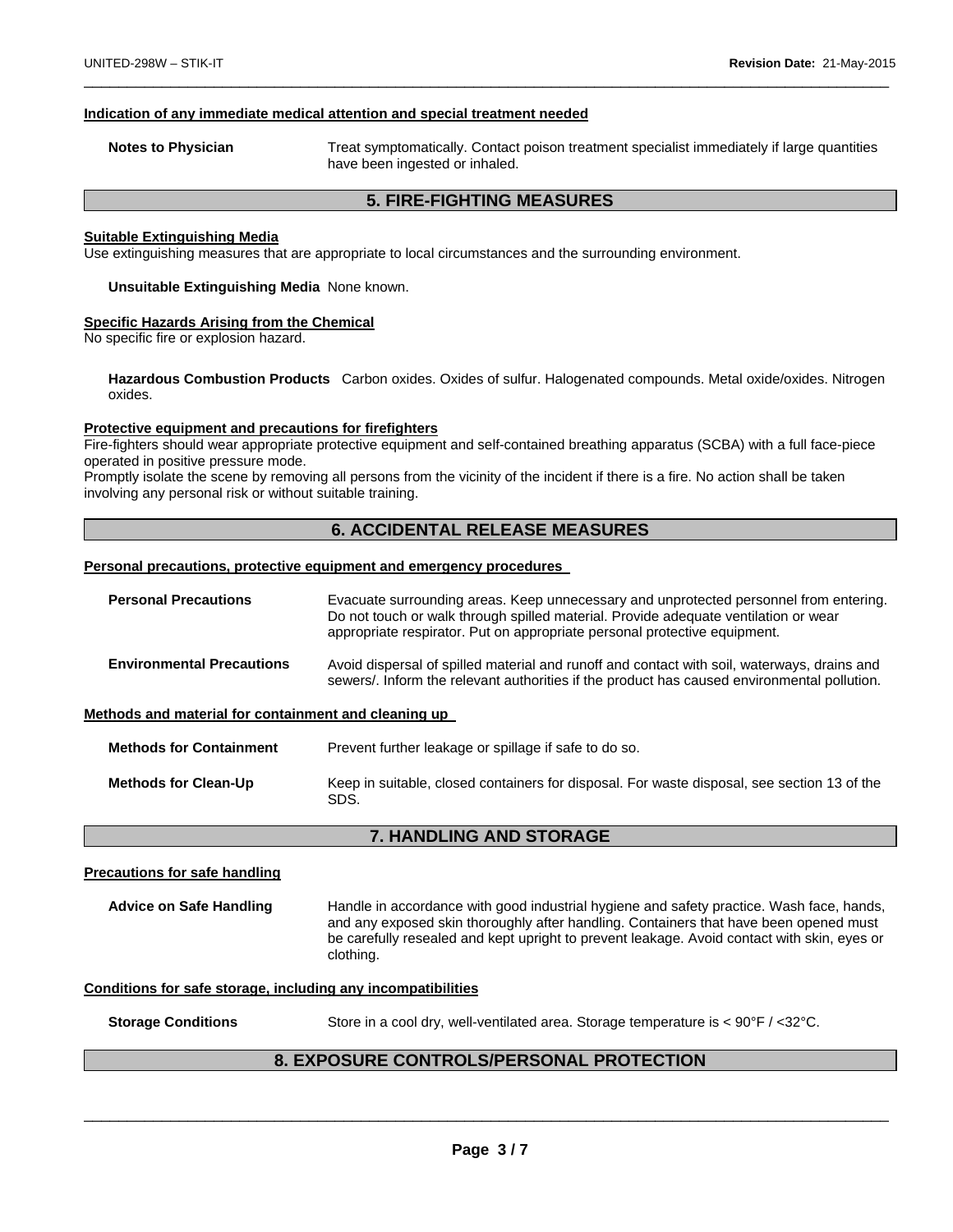#### **Exposure Guidelines**

| <b>Chemical Name</b> | <b>ACGIH TLV</b>    | <b>OSHA PEL</b>                                | <b>NIOSH IDLH</b>           |
|----------------------|---------------------|------------------------------------------------|-----------------------------|
| Crystalline silica   | TWA: 0.025 mg/m63   | (vacated) TWA: $0.1 \text{ mg/m}$ <sup>3</sup> | IDLH: 50 mg/m^3 respirable  |
| 14808-60-7           | respirable fraction | respirable dust                                | dust                        |
|                      |                     |                                                | TWA: 0.05 mg/m^3 respirable |
|                      |                     |                                                | dust                        |

 $\Box$ 

#### **Appropriate engineering controls**

| <b>Engineering Controls</b> | Not normally required. |
|-----------------------------|------------------------|
|                             |                        |

#### **Individual protection measures, such as personal protective equipment**

| <b>Eye/Face Protection</b>      | Safety glasses recommended.                                                                                                                                                                                     |
|---------------------------------|-----------------------------------------------------------------------------------------------------------------------------------------------------------------------------------------------------------------|
| <b>Skin and Body Protection</b> | Chemical resistant gloves recommended.                                                                                                                                                                          |
| <b>Respiratory Protection</b>   | Normally not required.                                                                                                                                                                                          |
| <b>General Hygiene</b>          | Wash hands, forearms and face thoroughly after handling chemical products, before eating,<br>smoking and using the lavatory and at the end of the working period. Wash contaminated<br>clothing before reusing. |

# **9. PHYSICAL AND CHEMICAL PROPERTIES**

#### **Information on basic physical and chemical properties**

| <b>Physical State</b><br>Appearance<br>Color                                                                                                                                                                                                                                                                                                                                                                                                                                                                                                                                                                                                                                           | Solid<br>Part A: White paste<br>Part B: Light brown paste<br>Part A: White<br>Part B: Light brown                                                                                                                                                                                                                                                                                                                                                                              | Odor<br><b>Odor Threshold</b> | Part A: Mild<br>Part B: Mild amine scent<br>Not determined |
|----------------------------------------------------------------------------------------------------------------------------------------------------------------------------------------------------------------------------------------------------------------------------------------------------------------------------------------------------------------------------------------------------------------------------------------------------------------------------------------------------------------------------------------------------------------------------------------------------------------------------------------------------------------------------------------|--------------------------------------------------------------------------------------------------------------------------------------------------------------------------------------------------------------------------------------------------------------------------------------------------------------------------------------------------------------------------------------------------------------------------------------------------------------------------------|-------------------------------|------------------------------------------------------------|
| <b>Property</b><br>рH<br><b>Melting Point/Freezing Point</b><br><b>Boiling Point/Boiling Range</b><br><b>Flash Point</b><br><b>Evaporation Rate</b><br><b>Flammability (Solid, Gas)</b><br><b>Upper Flammability Limits</b><br><b>Lower Flammability Limit</b><br><b>Vapor Pressure</b><br><b>Vapor Density</b><br><b>Specific Gravity</b><br><b>Water Solubility</b><br>Solubility in other solvents<br><b>Partition Coefficient</b><br><b>Auto-ignition Temperature</b><br><b>Decomposition Temperature</b><br><b>Kinematic Viscosity</b><br><b>Dynamic Viscosity</b><br><b>Explosive Properties</b><br><b>Oxidizing Properties</b><br><b>Relative Density</b><br><b>VOC Content</b> | Values<br>Not applicable<br>Not available<br>Not available<br>Product does not sustain combustion<br>Not available<br>Not available<br>Not available<br>Not available<br>Not available<br>Not available<br>Not determined<br>0 g/L; insoluble in cold or hot water<br>Not determined<br>Not determined<br>Not available<br>$>150^{\circ}$ C ( $>302^{\circ}$ F)<br>Not available<br>Not available<br>Not determined<br>Not determined<br><b>Relative Density .925</b><br>$1\%$ | Remarks • Method              |                                                            |

# \_\_\_\_\_\_\_\_\_\_\_\_\_\_\_\_\_\_\_\_\_\_\_\_\_\_\_\_\_\_\_\_\_\_\_\_\_\_\_\_\_\_\_\_\_\_\_\_\_\_\_\_\_\_\_\_\_\_\_\_\_\_\_\_\_\_\_\_\_\_\_\_\_\_\_\_\_\_\_\_\_\_\_\_\_\_\_\_\_\_\_\_\_ **10. STABILITY AND REACTIVITY**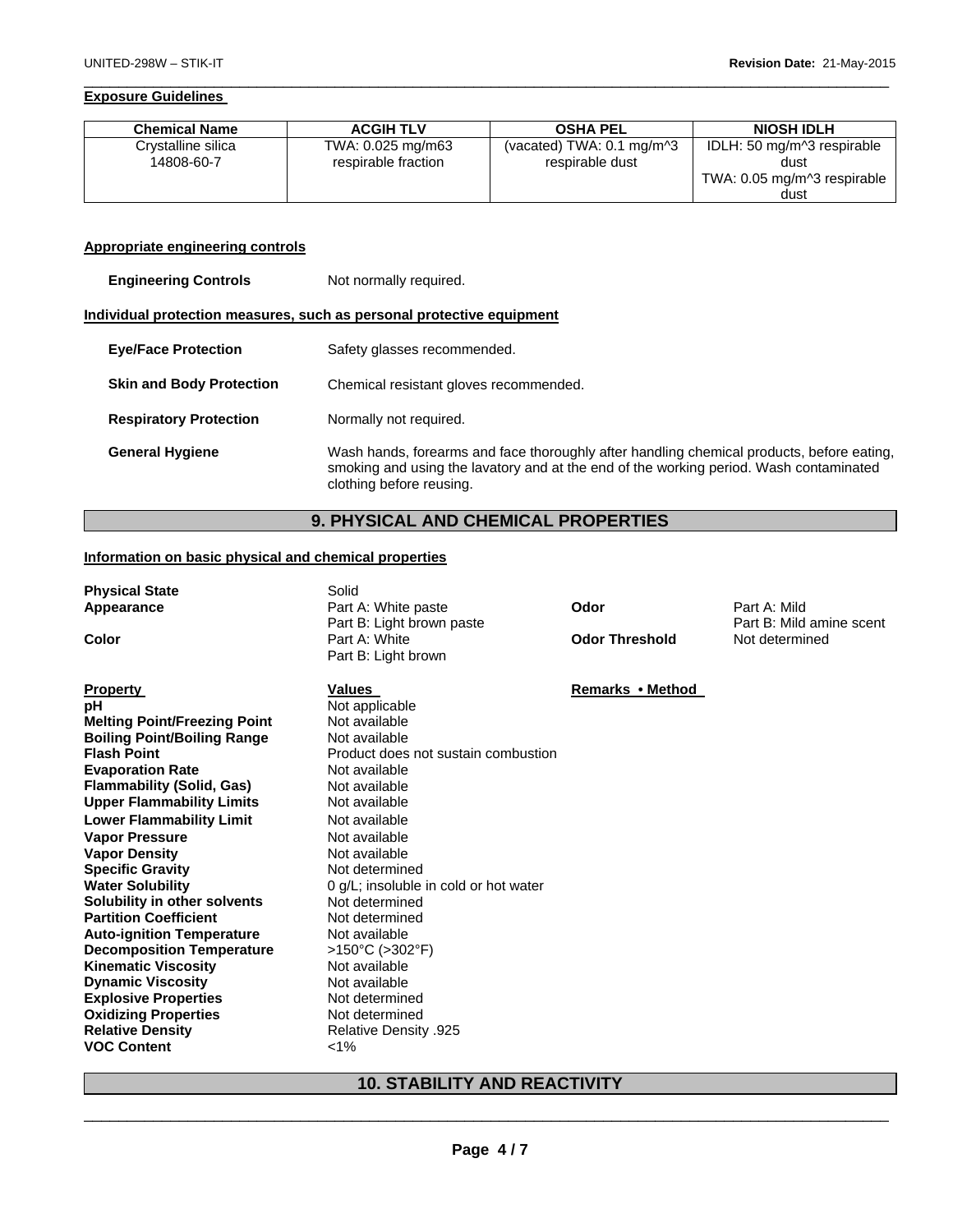#### **Reactivity**

No specific test data related to reactivity available for this product or its ingredients.

#### **Chemical Stability**

Stable.

#### **Possibility of Hazardous Reactions**

Under normal condition of storage and use, hazardous reactions will occur.

#### **Conditions to Avoid**

Keep out of reach of children.

#### **Incompatible Materials**

None known based on information supplied.

#### **Hazardous Decomposition Products**

Under normal conditions of storage and use, hazardous decomposition products should not be produced.

# **11. TOXICOLOGICAL INFORMATION**

 $\Box$ 

#### **Information on likely routes of exposure**

| <b>Product Information</b> |                                                                                                       |
|----------------------------|-------------------------------------------------------------------------------------------------------|
| <b>Eye Contact</b>         | Causes serious eye irritation.                                                                        |
| <b>Skin Contact</b>        | Causes skin irritation.                                                                               |
| <b>Inhalation</b>          | Under normal conditions of intended use, this material is not expected to be an inhalation<br>hazard. |
| Ingestion                  | Irritating to mouth, throat and stomach.                                                              |

#### **Component Information**

### **Information on physical, chemical and toxicological effects**

| <b>Chemical Name</b>                       | Oral LD50             | DermalLD50           | <b>Inhalation LC50</b>   |
|--------------------------------------------|-----------------------|----------------------|--------------------------|
| Bisphenol $A =$<br>Epichlorohydrin polymer | $= 11400$ mg/kg (Rat) | 20000 mg/kg (rabbit) |                          |
| 25068-38-6                                 |                       |                      |                          |
| $2, 4, 6 -$                                | $= 1000$ mg/kg (Rat)  | $= 1280$ mg/kg (Rat) | -                        |
| Tri(dimethylaminomethyl)phe                |                       |                      |                          |
| nol                                        |                       |                      |                          |
| $90 - 72 - 2$                              |                       |                      |                          |
| Crystalline silica<br>14808-60-7           | $=$ 500 mg/kg (Rat)   |                      | $\overline{\phantom{a}}$ |

#### **Delayed and immediate effects as well as chronic effects from short and long-term exposure**

**Sensitization May cause an allergic skin reaction.** 

**Carcinogenicity** Crystalline Silica is considered to be a human carcinogen when in respirable form (dust / powder).

| <b>Chemical Name</b> | <b>ACGIH</b> | <b>IARC</b> | NTP   | <b>OSHA</b> |
|----------------------|--------------|-------------|-------|-------------|
| Crystalline silica   | ٨C<br>AZ.    | Group       | Known |             |
| 15808-60-7           |              |             |       |             |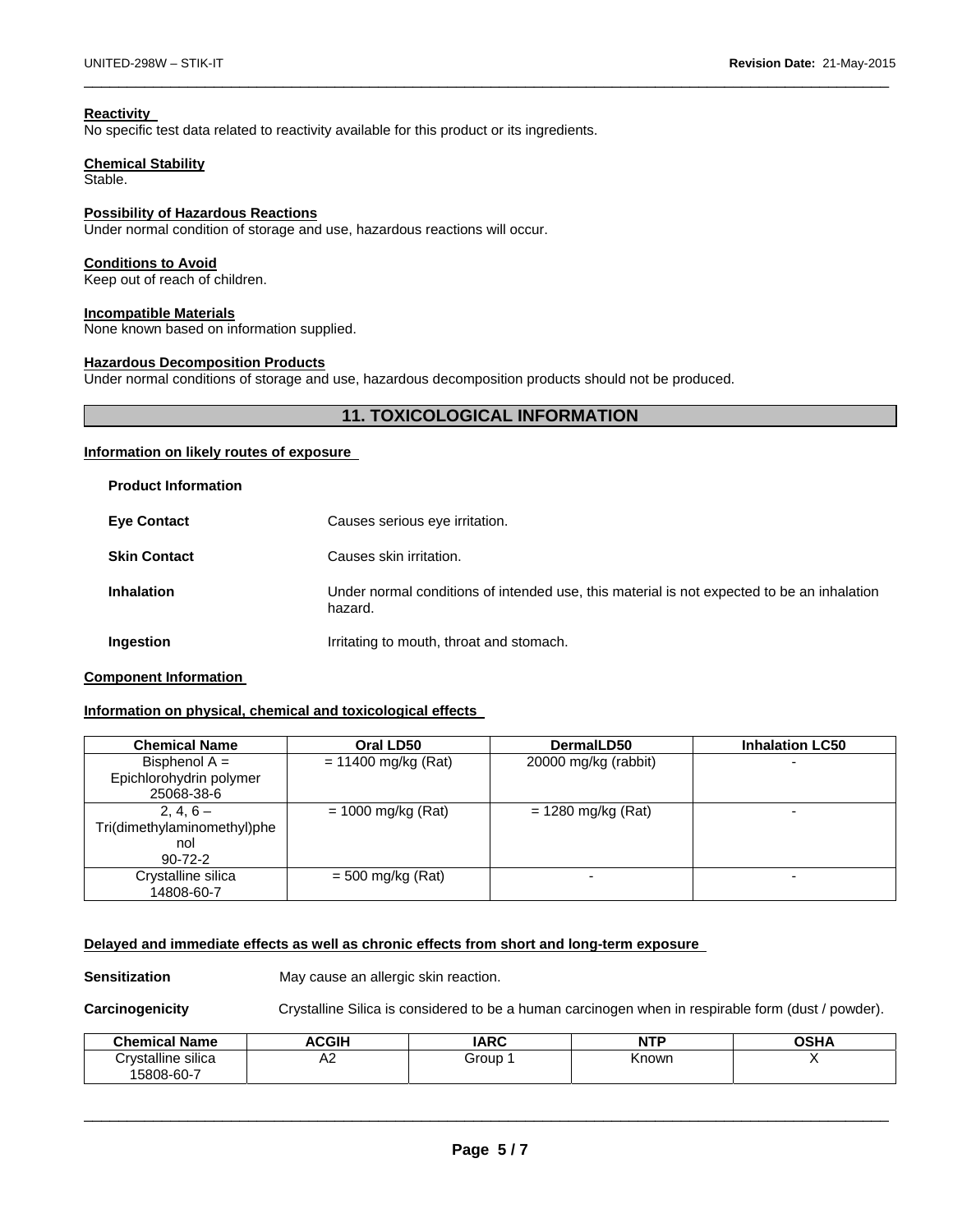**ACGIH (American Conference of Governmental Industrial Hygienists)**  *A2 – Suspected Human Carcinogen*  **IARC (International Agency for Research on Cancer)**  *Group 1 – Carcinogenic to Humans*  **NTP (National Toxicology Program)**  *Known – Known Carcinogen*  **OSHA (Occupational Safety and Health Administration of the US Department of Labor)**  *X - Present* 

# **12. ECOLOGICAL INFORMATION**

 $\Box$ 

#### **Ecotoxicity**

Harmful to aquatic life with long lasting effects.

# **Persistence/Degradability**

Not determined

#### **Bioaccumulation**  Not determined

**Mobility**  Not determined

# **Other Adverse Effects**

Not determined

# **13. DISPOSAL CONSIDERATIONS**

#### **Waste Treatment Methods**

| <b>Disposal of Wastes</b>     | Consult your local, state, provincial and federal regulations for proper disposal guidelines.<br>Disposal regulations may be different for each state and/or locality. |
|-------------------------------|------------------------------------------------------------------------------------------------------------------------------------------------------------------------|
| <b>Contaminated Packaging</b> | Consult your local, state, provincial and federal regulations for proper disposal quidelines.<br>Disposal regulations may be different for each state and/or locality. |

# **14. TRANSPORT INFORMATION**

| <u>DOT</u>  | Not regulated |
|-------------|---------------|
| <b>IATA</b> | Not regulated |
| <b>IMDG</b> | Not regulated |

# **15. REGULATORY INFORMATION**

#### **International Inventories**

| <b>TSCA</b><br><b>ENCS</b> | Listed<br>Not determined              |
|----------------------------|---------------------------------------|
| <b>IECSC</b>               | All components are listed or exempted |
| <b>KECL</b>                | Not determined                        |
| <b>PICCS</b>               | Not determined                        |
| <b>AICS</b>                | Not determined                        |

**Legend:**